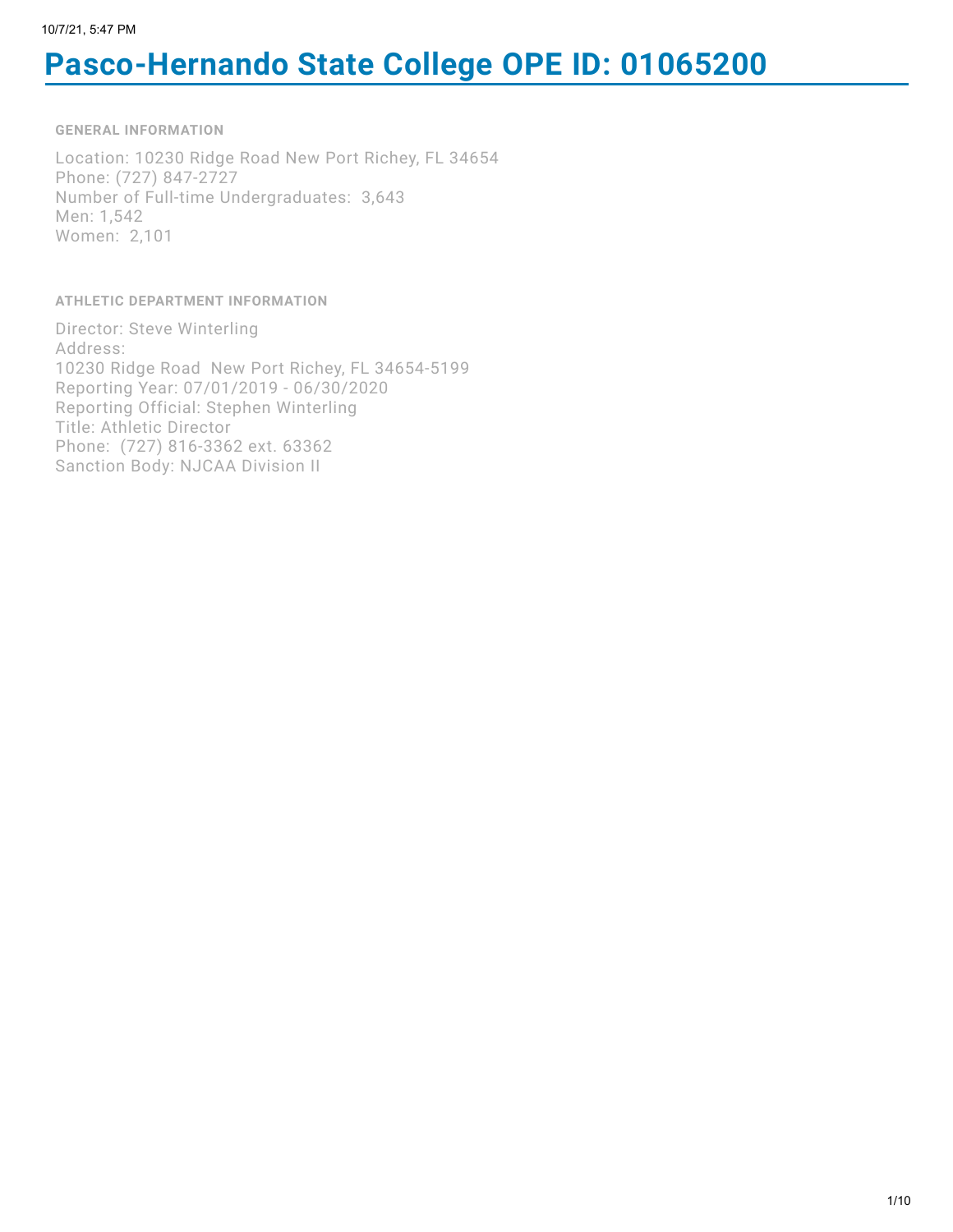### **Participants**

# **Athletics Participation**

| <u>Varsity Teams</u>                                                                                            | Number of participants as of the day of the first<br>scheduled contest |                      |  |  |
|-----------------------------------------------------------------------------------------------------------------|------------------------------------------------------------------------|----------------------|--|--|
|                                                                                                                 | <b>Men's Teams</b>                                                     | <b>Women's Teams</b> |  |  |
| Baseball                                                                                                        | 25                                                                     | N/A                  |  |  |
| Basketball                                                                                                      | 14                                                                     |                      |  |  |
| Softball                                                                                                        | N/A                                                                    | 24                   |  |  |
| Track and Field, X-Country                                                                                      |                                                                        | 20                   |  |  |
| Volleyball                                                                                                      |                                                                        | 15                   |  |  |
| Total Participants Men's and Women's Teams                                                                      | 39                                                                     | 59                   |  |  |
| Unduplicated Count of Participants<br>(Number of individuals who participated on at least one<br>varsity team.) | 39                                                                     | 52                   |  |  |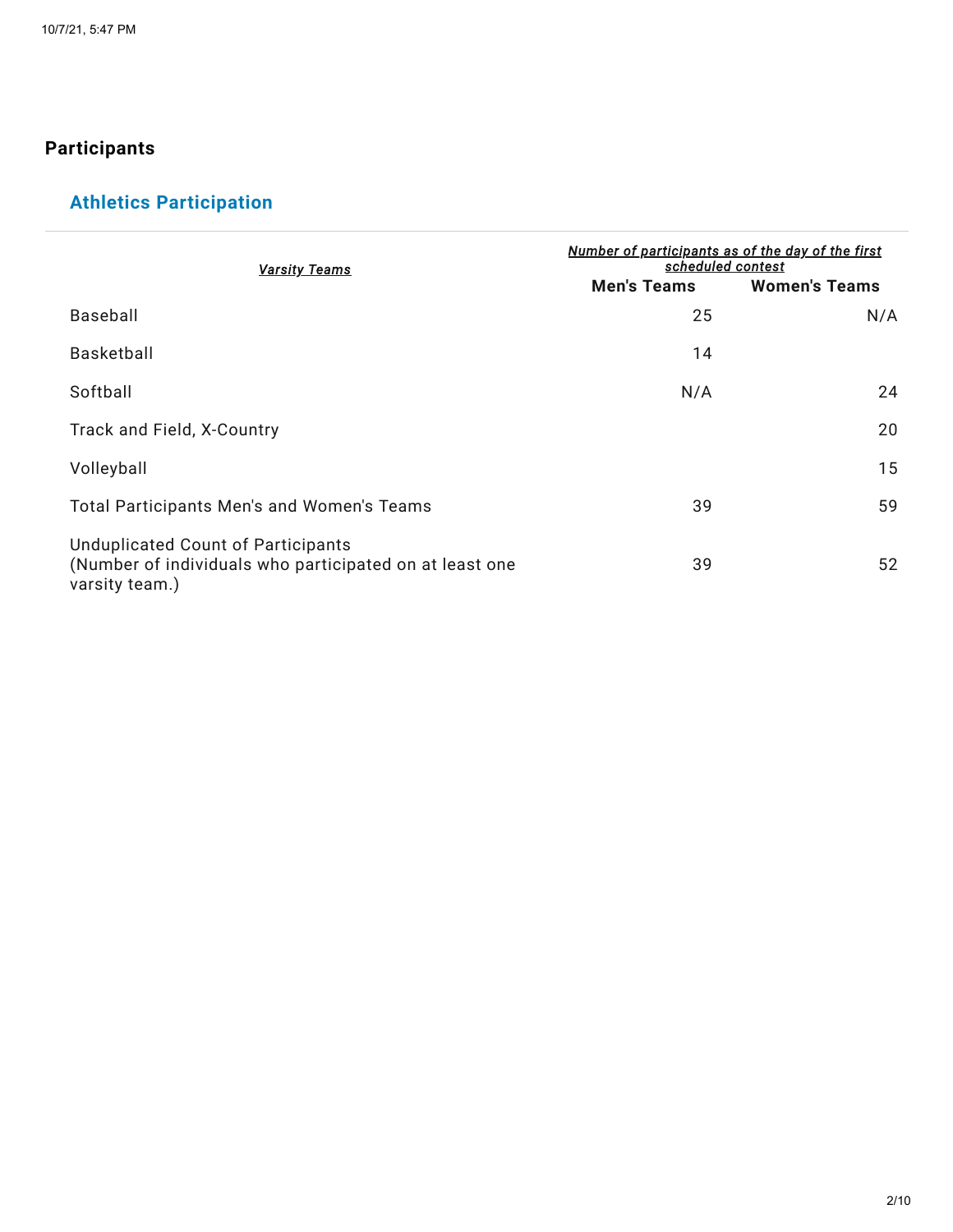### **Coaching Staff and Salaries**

#### **Head Coaches - Men's Teams**

| <b>Varsity Men's</b><br><u>Teams</u>  | <b>Assigned Assigned</b><br>to Team to Team<br>on a<br>Full-<br><b>Time</b><br><b>Basis</b> | <b>Male Head Coaches</b><br>on a<br>Part-<br>Time<br><b>Basis</b> | <b>Employee</b> | <b>Part-Time Assigned</b><br><b>Full-Time Institution to Team</b><br>Institution Employee on a Full-<br>or<br><b>Volunteer</b> | Time<br><b>Basis</b> | <b>Assigned</b><br>to Team<br>on a<br><b>Part-</b><br><b>Time</b><br><b>Basis</b> | <b>Female Head Coaches</b><br><b>Institution Employee</b><br><b>Employee</b> | <b>Part-Time</b><br><b>Full-Time Institution</b><br>or<br>Volunteer | <u>Total</u><br>Head<br>Coaches |
|---------------------------------------|---------------------------------------------------------------------------------------------|-------------------------------------------------------------------|-----------------|--------------------------------------------------------------------------------------------------------------------------------|----------------------|-----------------------------------------------------------------------------------|------------------------------------------------------------------------------|---------------------------------------------------------------------|---------------------------------|
| Baseball                              |                                                                                             |                                                                   |                 |                                                                                                                                |                      |                                                                                   |                                                                              |                                                                     |                                 |
| Basketball                            |                                                                                             |                                                                   |                 |                                                                                                                                |                      |                                                                                   |                                                                              |                                                                     |                                 |
| Coaching<br>Position<br><b>Totals</b> | 0                                                                                           | 2                                                                 |                 |                                                                                                                                | $\mathbf{0}$         | 0                                                                                 | 0                                                                            | 0                                                                   | 2                               |

### **Head Coaches - Women's Teams**

| <u>Varsity</u><br><u>Women's</u><br><u>Teams</u> | <b>Assigned Assigned</b><br>to Team to Team<br>on a<br>Full-<br><b>Time</b><br><b>Basis</b> | on a<br>Part-<br><b>Time</b><br><b>Basis</b> | Male Head Coaches<br><b>Employee</b> | <b>Part-Time Assigned</b><br><b>Full-Time Institution to Team</b><br>Institution Employee on a Full-<br>or<br>Volunteer | Time<br><b>Basis</b> | <b>Assigned</b><br>to Team<br>on a<br>Part-<br><b>Time</b><br><b>Basis</b> | <b>Female Head Coaches</b><br><b>Employee</b> | <b>Part-Time</b><br><b>Full-Time Institution</b><br><b>Institution Employee</b><br>or<br>Volunteer | <u>Total</u><br><b>Head</b><br>Coaches |
|--------------------------------------------------|---------------------------------------------------------------------------------------------|----------------------------------------------|--------------------------------------|-------------------------------------------------------------------------------------------------------------------------|----------------------|----------------------------------------------------------------------------|-----------------------------------------------|----------------------------------------------------------------------------------------------------|----------------------------------------|
| Softball                                         |                                                                                             | 1                                            |                                      | 1                                                                                                                       |                      |                                                                            |                                               |                                                                                                    |                                        |
| <b>Track</b><br>and Field,<br>X-<br>Country      |                                                                                             |                                              |                                      |                                                                                                                         |                      | 1                                                                          |                                               | 1                                                                                                  |                                        |
| Volleyball                                       |                                                                                             |                                              |                                      |                                                                                                                         |                      | 1                                                                          |                                               | 1                                                                                                  |                                        |
| Coaching<br>Position<br>Totals                   | $\mathbf 0$                                                                                 | 1                                            | 0                                    |                                                                                                                         | $\mathbf 0$          | 2                                                                          | $\mathbf 0$                                   | $\overline{2}$                                                                                     | 3                                      |

### **Head Coaches' Salaries**

|                                                    | <b>Men's Teams</b> | <b>Women's Teams</b> |
|----------------------------------------------------|--------------------|----------------------|
| Average Annual Institutional Salary per Head Coach | \$26,689           | \$23,867             |
| Number of Head Coaches Included in Average         |                    |                      |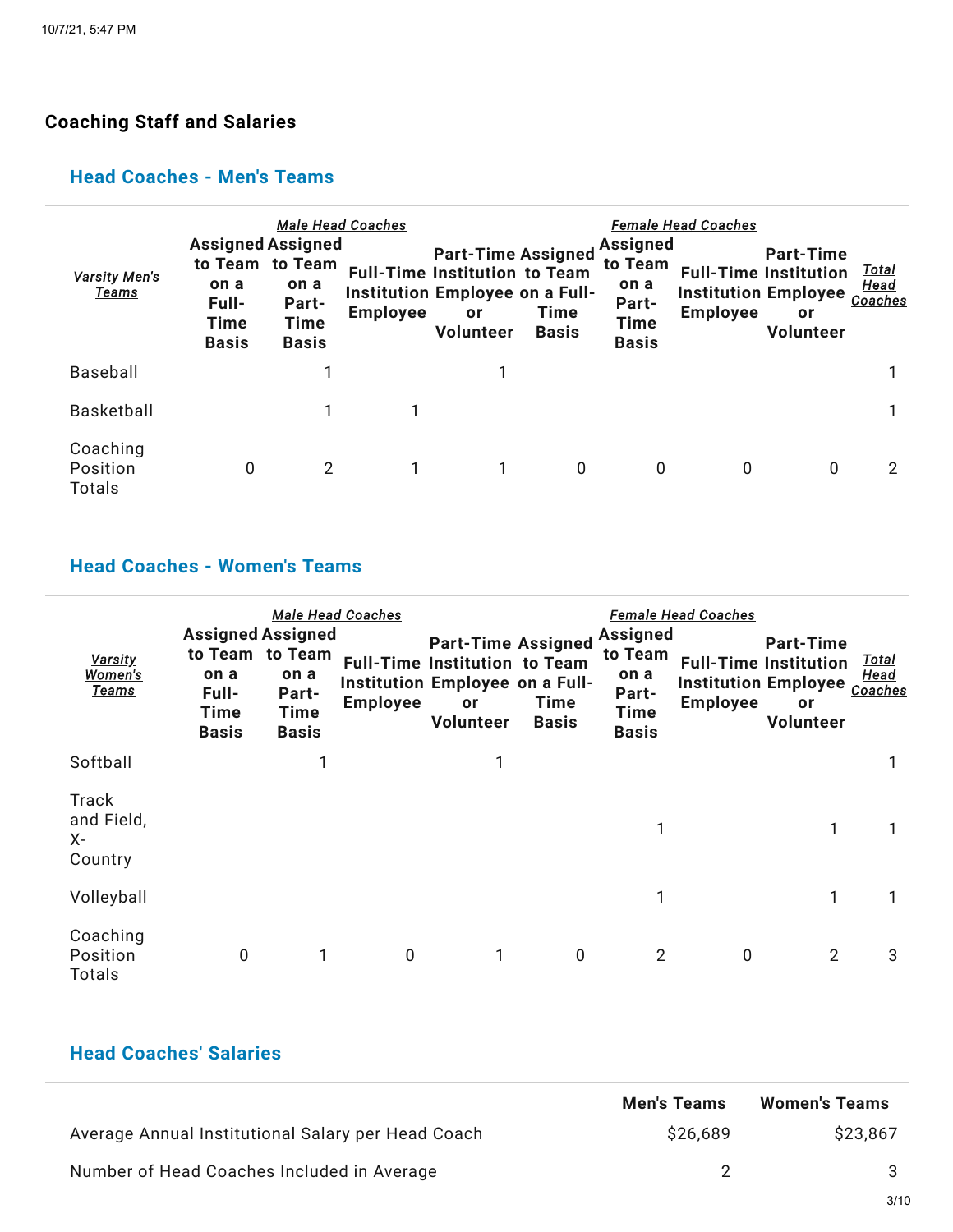| Average Annual Institutional Salary per FTE | \$42,702 | \$44,751 |
|---------------------------------------------|----------|----------|
| Number of FTEs Included in Average          | 1.25     | 1.60     |

### **Assistant Coaches - Men's Teams**

| <b>Varsity Men's</b><br>Teams         | <b>Assigned Assigned</b><br>on a<br>Full-<br><b>Time</b><br><b>Basis</b> | to Team to Team<br>on a<br>Part-<br>Time<br><b>Basis</b> | <b>Male Assistant Coaches</b><br><b>Employee</b> | <b>Part-Time</b><br><b>Full-Time Institution</b><br><b>Institution Employee</b><br>or<br>Volunteer | <b>Assigned Assigned</b><br>on a<br>Full-<br><b>Time</b><br><b>Basis</b> | to Team to Team<br>on a<br>Part-<br>Time<br><b>Basis</b> | <b>Female Assistant Coaches</b><br><b>Institution Employee</b><br><b>Employee</b> | <b>Part-Time</b><br><b>Full-Time Institution</b><br>or<br>Volunteer | <u>Total</u><br><u>Assistant</u><br>Coaches |
|---------------------------------------|--------------------------------------------------------------------------|----------------------------------------------------------|--------------------------------------------------|----------------------------------------------------------------------------------------------------|--------------------------------------------------------------------------|----------------------------------------------------------|-----------------------------------------------------------------------------------|---------------------------------------------------------------------|---------------------------------------------|
| Baseball                              |                                                                          |                                                          |                                                  |                                                                                                    |                                                                          |                                                          |                                                                                   |                                                                     |                                             |
| <b>Basketball</b>                     |                                                                          |                                                          |                                                  |                                                                                                    |                                                                          |                                                          |                                                                                   |                                                                     |                                             |
| Coaching<br>Position<br><b>Totals</b> | 0                                                                        | $\overline{2}$                                           | 0                                                | 2                                                                                                  | 0                                                                        | 0                                                        | 0                                                                                 | 0                                                                   | 2                                           |

### **Assistant Coaches - Women's Teams**

| <b>Varsity</b><br>Women's<br><u>Teams</u> | <b>Assigned Assigned</b><br>on a<br>Full-<br><b>Time</b><br><b>Basis</b> | to Team to Team<br>on a<br>Part-<br>Time<br><b>Basis</b> | <b>Male Assistant Coaches</b><br><b>Employee</b> | <b>Part-Time Assigned</b><br><b>Full-Time Institution to Team</b><br>Institution Employee on a Full-<br>or<br>Volunteer | Time<br><b>Basis</b> | <b>Assigned</b><br>to Team<br>on a<br>Part-<br><b>Time</b><br><b>Basis</b> | <b>Female Assistant Coaches</b><br><b>Institution Employee</b><br><b>Employee</b> | <b>Part-Time</b><br><b>Full-Time Institution</b><br>or<br><b>Volunteer</b> | <u>Total</u><br><b>Assistant</b><br>Coaches |
|-------------------------------------------|--------------------------------------------------------------------------|----------------------------------------------------------|--------------------------------------------------|-------------------------------------------------------------------------------------------------------------------------|----------------------|----------------------------------------------------------------------------|-----------------------------------------------------------------------------------|----------------------------------------------------------------------------|---------------------------------------------|
| Softball                                  |                                                                          |                                                          |                                                  |                                                                                                                         |                      |                                                                            |                                                                                   |                                                                            |                                             |
| Track<br>and Field,<br>X-<br>Country      |                                                                          |                                                          |                                                  |                                                                                                                         |                      |                                                                            |                                                                                   |                                                                            |                                             |
| Volleyball                                |                                                                          | 1                                                        |                                                  | 1                                                                                                                       |                      |                                                                            |                                                                                   |                                                                            |                                             |
| Coaching<br>Position<br>Totals            | 0                                                                        | $\overline{2}$                                           | $\mathbf 0$                                      | 2                                                                                                                       | $\mathbf 0$          | 1                                                                          | $\mathbf 0$                                                                       | 1                                                                          | 3                                           |

### **Assistant Coaches' Salaries**

|                                                         | <b>Men's Teams</b> | <b>Women's Teams</b> |
|---------------------------------------------------------|--------------------|----------------------|
| Average Annual Institutional Salary per Assistant Coach | \$7,088            | \$7,088              |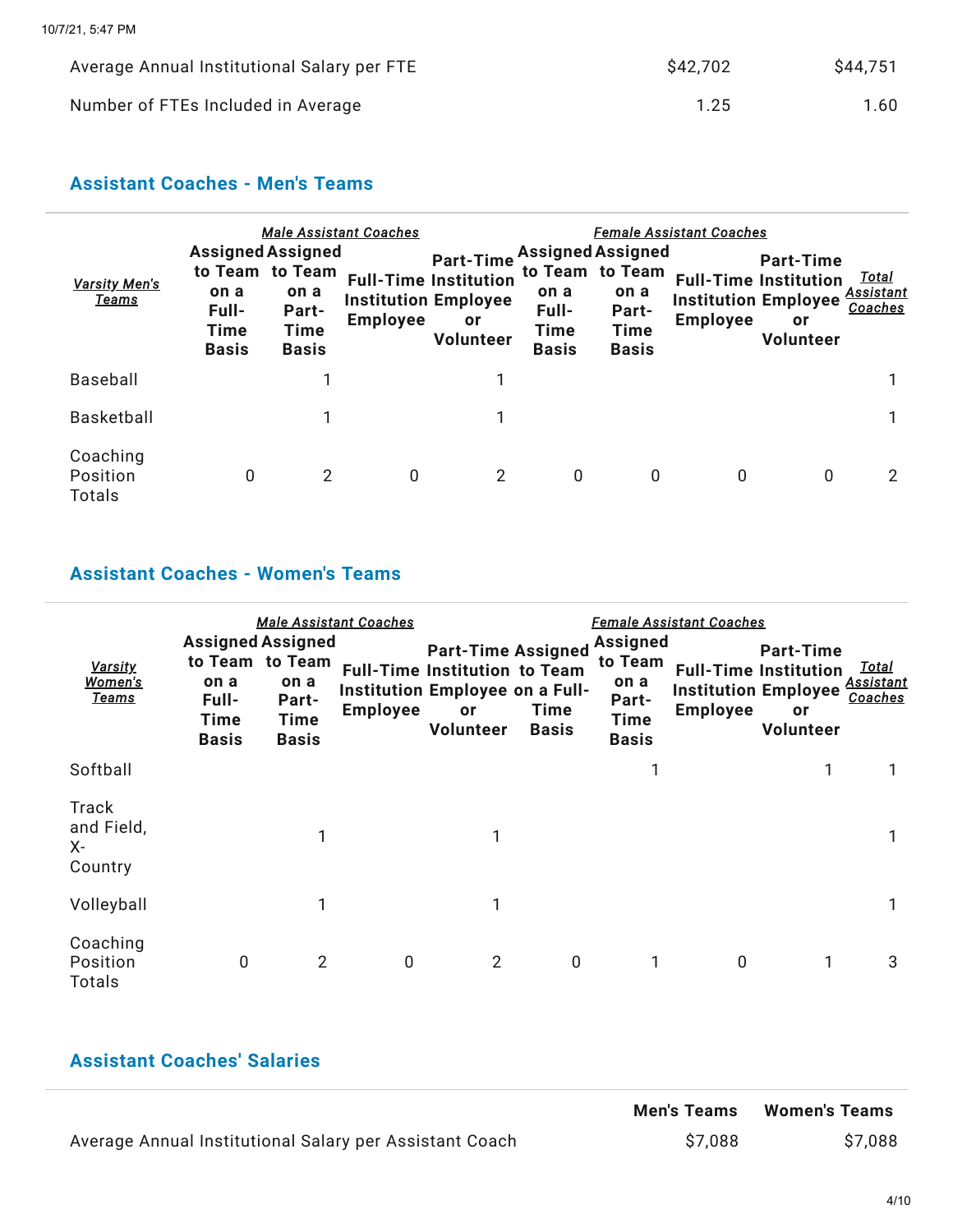| 10/7/21, 5:47 PM                                |          |          |
|-------------------------------------------------|----------|----------|
| Number of Assistant Coaches Included in Average |          | 3        |
| Average Annual Institutional Salary per FTE     | \$21,479 | \$21,479 |
| Number of FTEs Included in Average              | 0.66     | 0.99     |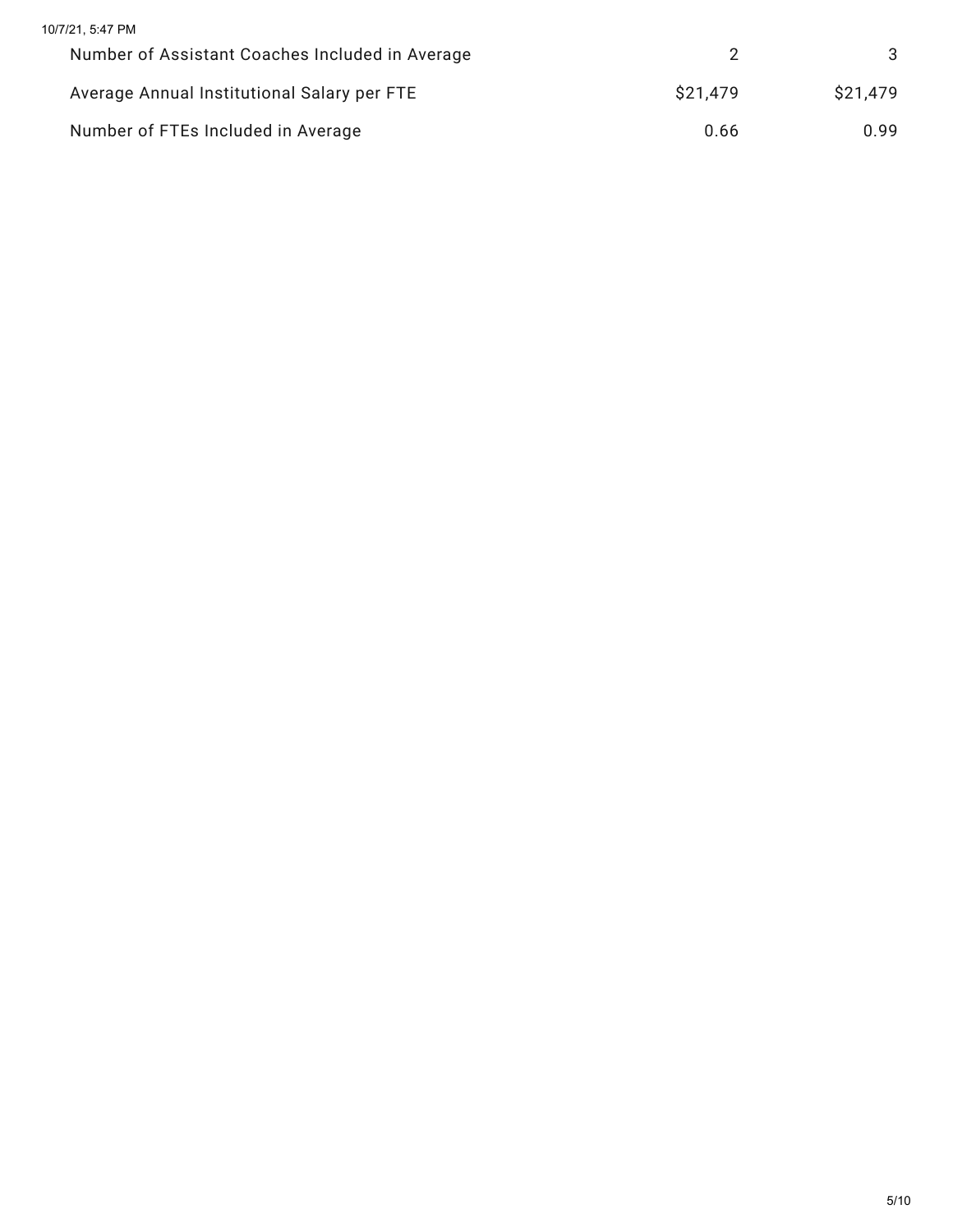#### **Revenues and Expenses**

### **Athletically Related Student Aid**

|                 | <b>Men's Teams</b> | <b>Women's Teams</b> | <b>Total</b> |
|-----------------|--------------------|----------------------|--------------|
| Total           | \$106,758          | \$154,602            | \$261,360    |
| Ratio (percent) | 41                 | 59                   | 100%         |

### **Recruiting Expenses**

|       | <b>Men's Teams</b> | <b>Women's Teams</b> | <b>Total</b> |
|-------|--------------------|----------------------|--------------|
| Total | \$0                |                      | \$0          |

# **Operating (Game-Day) Expenses by Team**

| <b>Varsity Teams</b>                                                    |     | <b>Men's Teams</b><br><b>Operating</b><br>Participants Expenses per By Team Participants<br><b>Participant</b> |                |     | <u>Women's Teams</u><br><b>Operating</b><br><b>Expenses</b><br>per<br><b>Participant</b> | <b>By Team</b>            | Total<br><b>Operating</b><br><u>Expenses</u> |
|-------------------------------------------------------------------------|-----|----------------------------------------------------------------------------------------------------------------|----------------|-----|------------------------------------------------------------------------------------------|---------------------------|----------------------------------------------|
| <b>Basketball</b>                                                       | 14  |                                                                                                                | \$974 \$13,637 |     |                                                                                          |                           | \$13,637                                     |
| Baseball                                                                | 25  |                                                                                                                | \$485 \$12,128 | N/A | N/A                                                                                      |                           | N/A \$12,128                                 |
| Softball                                                                | N/A | N/A                                                                                                            | N/A            | 24  | \$263                                                                                    | \$6,312                   | \$6,312                                      |
| Track and Field, X-<br>Country                                          |     |                                                                                                                |                | 20  |                                                                                          | \$807 \$16,146 \$16,146   |                                              |
| Volleyball                                                              |     |                                                                                                                |                | 15  |                                                                                          | \$1,081 \$16,214 \$16,214 |                                              |
| <b>Total Operating</b><br><b>Expenses Men's</b><br>and Women's<br>Teams | 39  |                                                                                                                | N/A \$25,765   | 59  |                                                                                          | N/A \$38,672 \$64,437     |                                              |

### **Total Expenses by Team**

| <b>Varsity Teams</b>                                          | Men's<br><b>Teams</b> | Women's<br><b>Teams</b> | <b>Total</b> |
|---------------------------------------------------------------|-----------------------|-------------------------|--------------|
| Basketball                                                    | \$123.454             |                         | \$123,454    |
| Total Expenses of all Sports, Except Football and Basketball, | \$479,532             | \$324.981               | \$804.513    |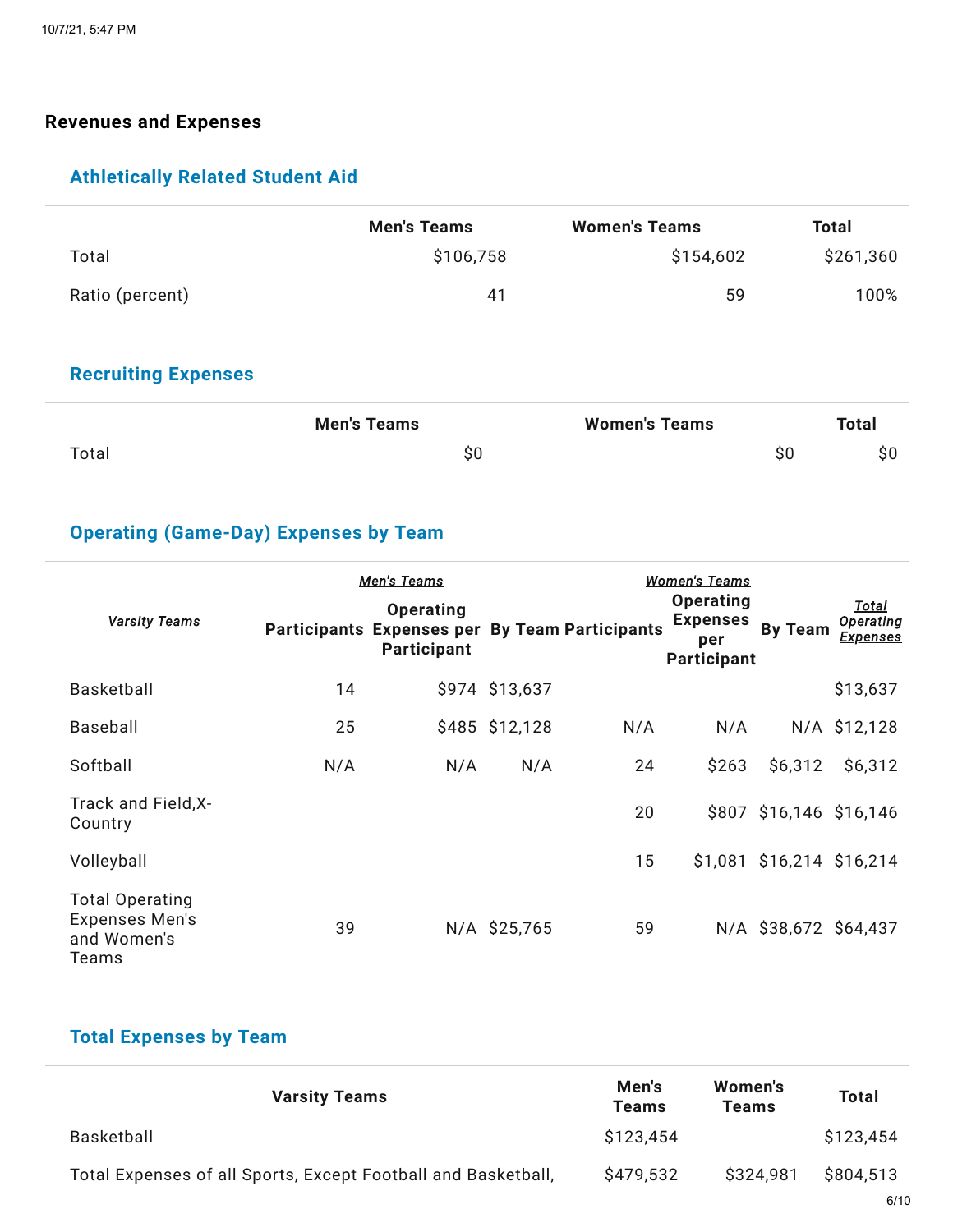10/7/21, 5:47 PM

```
Combined
```

| Total Expenses Men's and Women's Teams | \$602,986 | \$324.981 | \$927,967       |
|----------------------------------------|-----------|-----------|-----------------|
| Not Allocated by Gender/Sport          | N/A       | N/A       | \$660,104       |
| <b>Grand Total Expenses</b>            | N/A       |           | N/A \$1,588,071 |

# **Total Revenues by Team**

| <b>Varsity Teams</b>                                                              | Men's<br><b>Teams</b> | Women's<br><b>Teams</b> | <b>Total</b>    |
|-----------------------------------------------------------------------------------|-----------------------|-------------------------|-----------------|
| Basketball                                                                        | \$123,454             |                         | \$123,454       |
| Total Revenues of all Sports, Except Football and Basketball,<br>Combined         | \$479,532             | \$324,981               | \$804,513       |
| Total Revenues Men's and Women's Teams                                            | \$602,986             | \$324,981               | \$927,967       |
| Not Allocated by Gender/Sport                                                     | N/A                   | N/A                     | \$660,104       |
| Grand Total for all Teams (includes by team and not allocated by<br>gender/sport) | N/A                   |                         | N/A \$1,588,071 |

# **Revenues & Expenses Summary**

|              | <b>Revenues and Expenses Summary</b>                                  | Men's<br><b>Teams</b> | <b>Women's</b><br><b>Teams</b> | <b>Total</b> |
|--------------|-----------------------------------------------------------------------|-----------------------|--------------------------------|--------------|
| 1.           | <b>Total of Head Coaches' Salaries</b>                                | \$53,378              | \$71,601                       | \$124,979    |
| 2            | <b>Total of Assistant Coaches' Salaries</b>                           | \$14,176              | \$21,264                       | \$35,440     |
| 3            | Total Salaries (Lines 1+2)                                            | \$67,554              | \$92,865                       | \$160,419    |
| 4            | Athletically Related Student Aid                                      | \$106,758             | \$154,602                      | \$261,360    |
| 5            | <b>Recruiting Expenses</b>                                            | \$0\$                 | \$0                            | \$0          |
| 6            | Operating (Game-Day) Expenses                                         | \$25,765              | \$38,672                       | \$64,437     |
| 7            | Summary of Subset Expenses (Lines 3+4+5+6)                            | \$200,077             | \$286,139                      | \$486,216    |
| 8            | <b>Total Expenses for Teams</b>                                       | \$602,986             | \$324,981                      | \$927,967    |
| $\mathsf{Q}$ | Total Expenses for Teams Minus Subset Expenses (Line 8 -<br>Line $7)$ | \$402,909             | \$38,842                       | \$441,751    |
|              | 10 Not Allocated Expenses                                             |                       |                                | \$660,104    |
| 11           | Grand Total Expenses (Lines 8+10)                                     |                       |                                | \$1,588,071  |
|              | 12 Total Revenues for Teams                                           | \$602,986             | \$324,981                      | \$927,967    |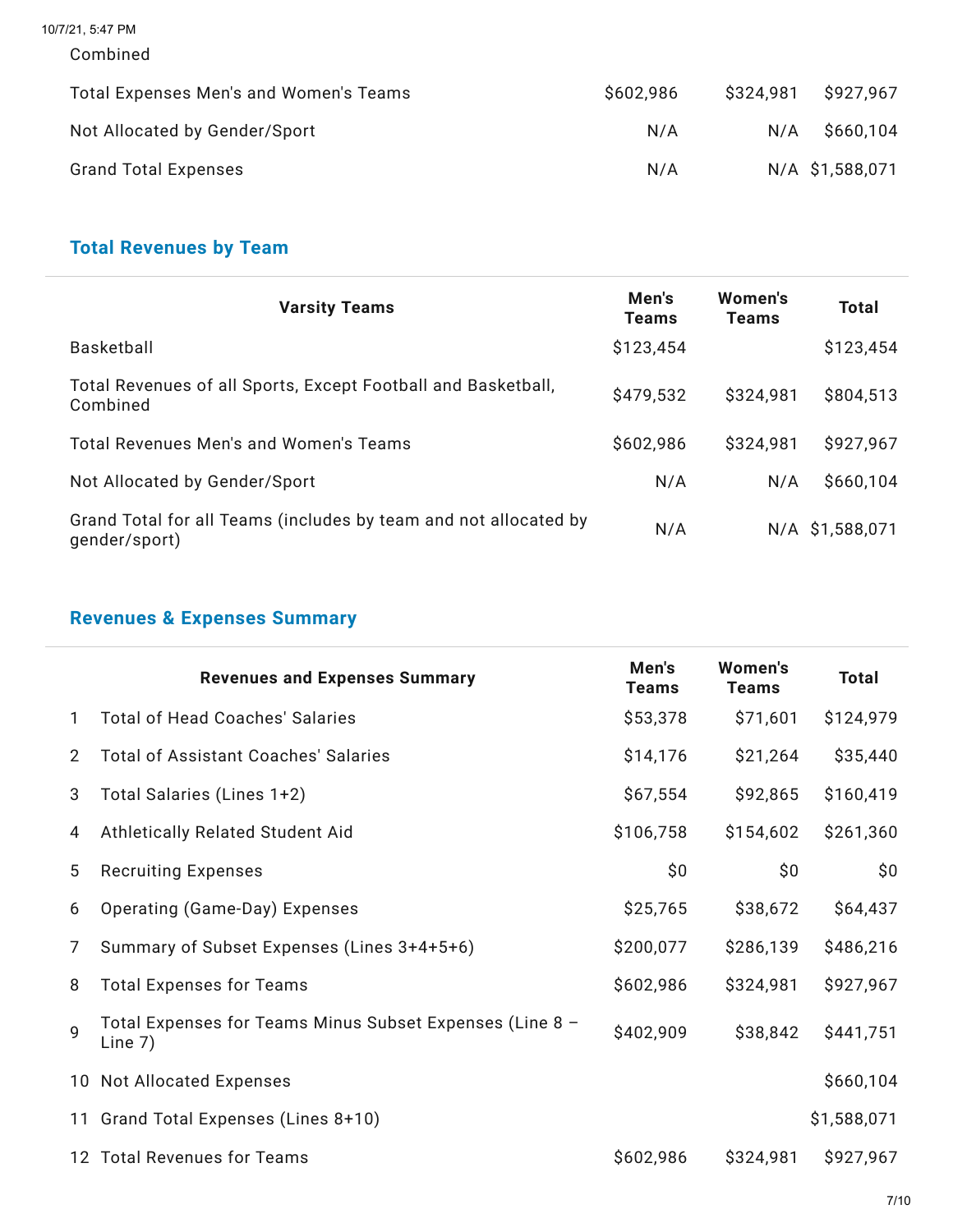| 10/7/21, 5:47 PM                                                            |    |    |             |
|-----------------------------------------------------------------------------|----|----|-------------|
| 13 Not Allocated Revenues                                                   |    |    | \$660,104   |
| 14 Grand Total Revenues (Lines 12+13)                                       |    |    | \$1,588,071 |
| Total Revenues for Teams minus Total Expenses for Teams<br>(Line 12-Line 8) | S0 | S0 | SO.         |
| Grand Total Revenues Minus Grand Total Expenses (Line 14-<br>16<br>Line 11) |    |    | SO.         |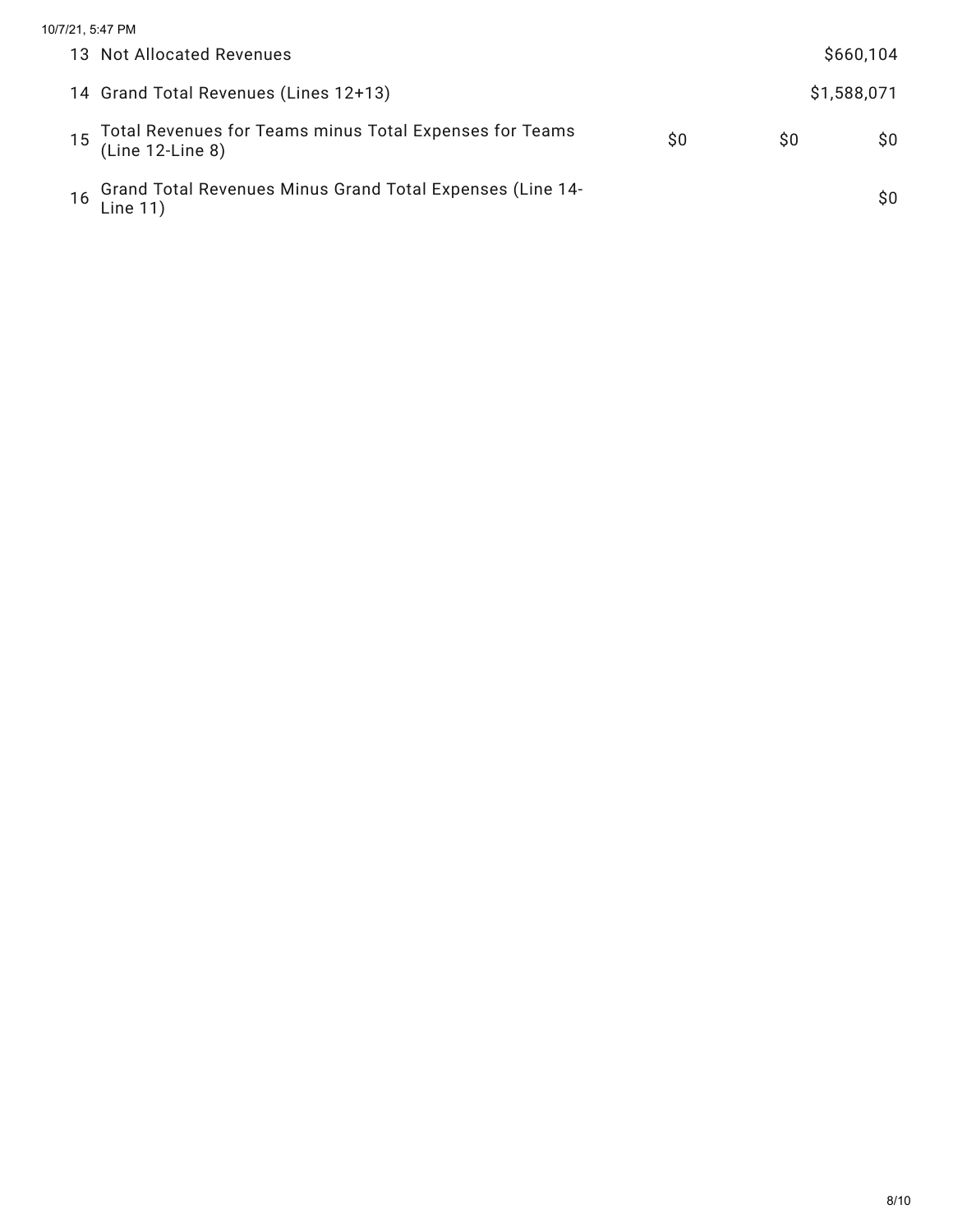# **Supplemental Info**

# **Supplemental Information**

No Supplemental Information was provided.